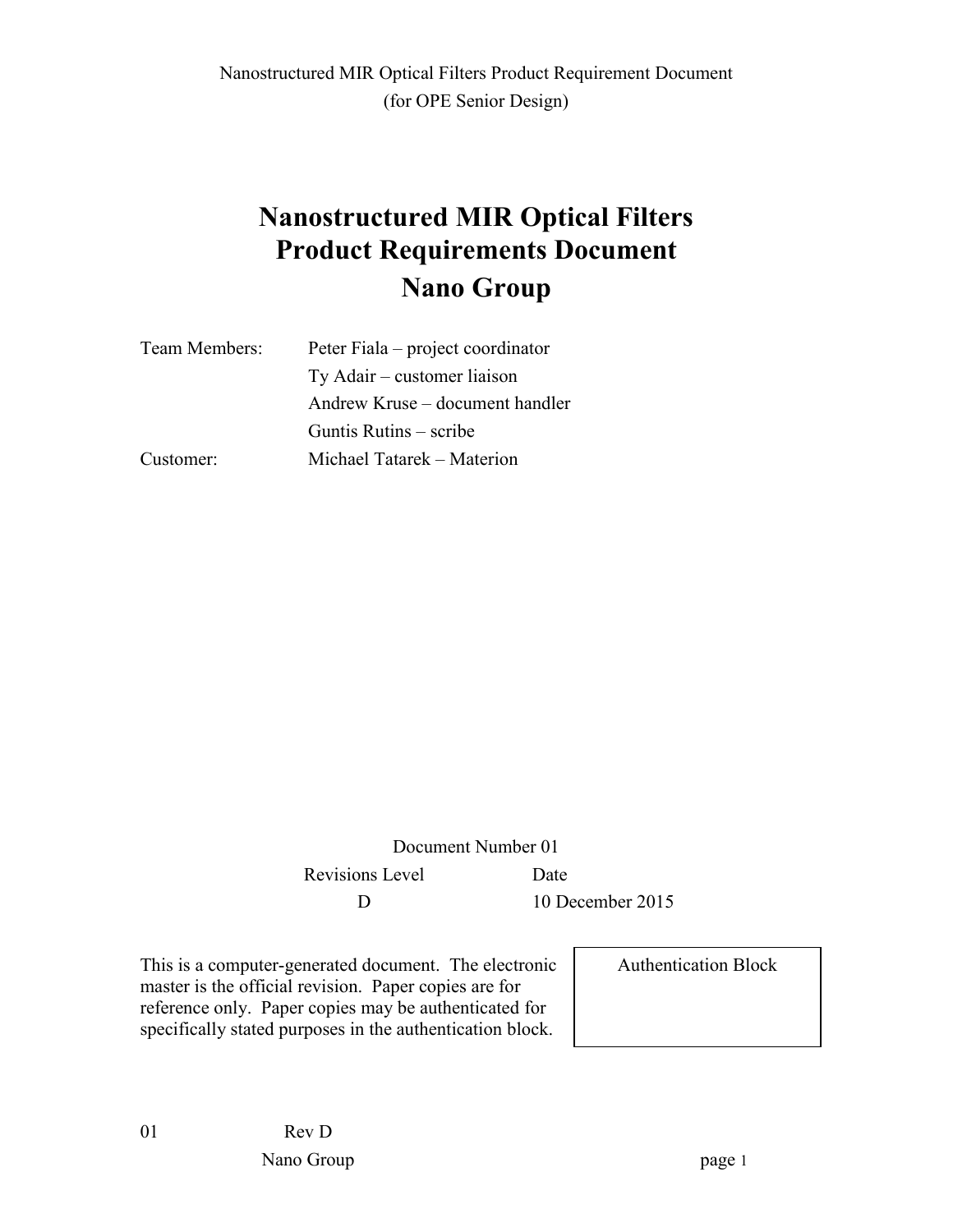|               | Rev Description              | Date           | Authorization |
|---------------|------------------------------|----------------|---------------|
| $\mathsf{A}$  | Initial PRD                  | 28 October 15  | AK.           |
| $\mathbf{B}$  | <b>Updated Project Scope</b> | 10 November 15 | PF            |
| $\mathcal{C}$ | Final Edits                  | 02 December 15 | PF            |
| D             | <b>Added Appendices</b>      | 10 December 15 | ALL.          |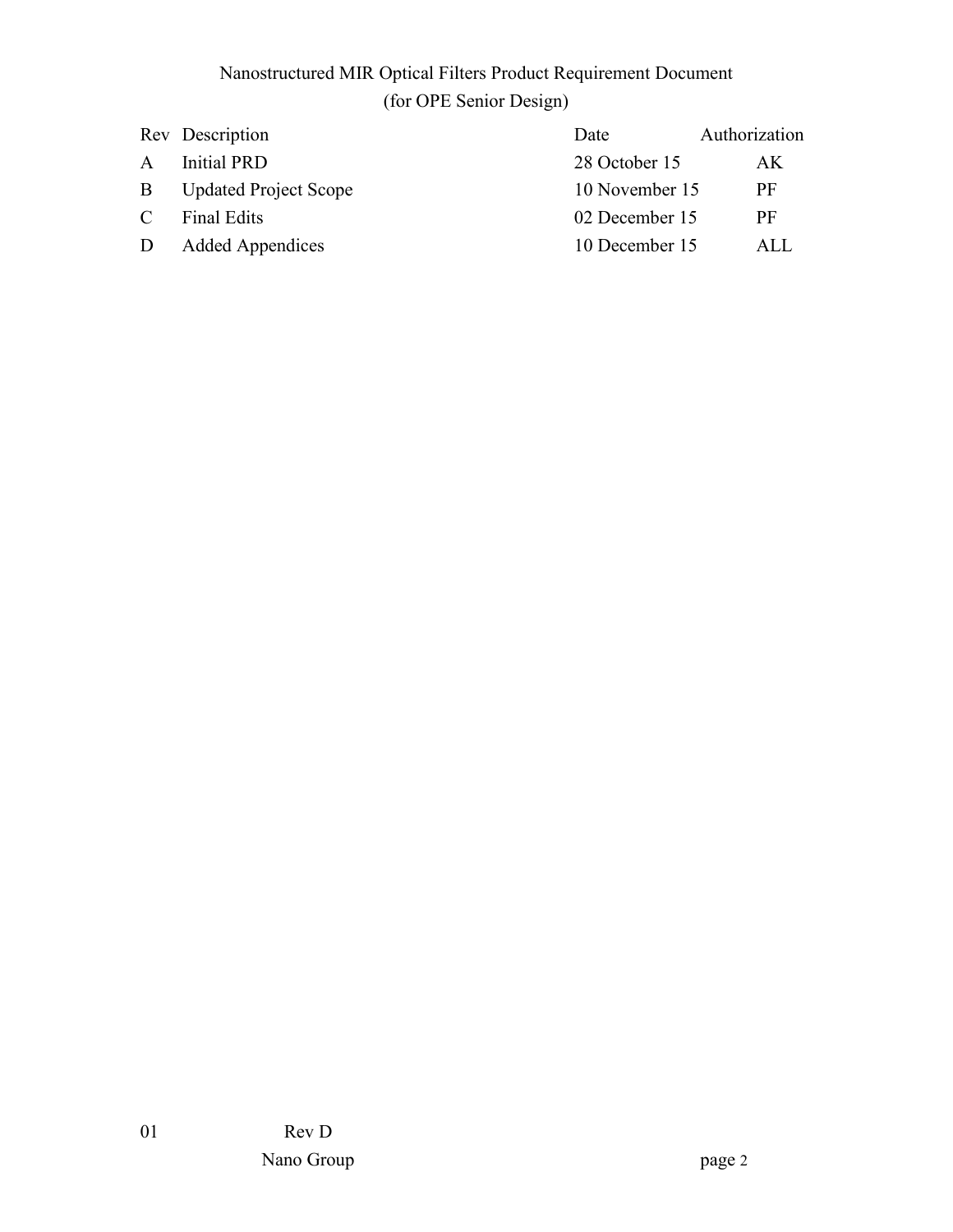### **Table of Contents**

| Project Statement                   | $\overline{4}$  |
|-------------------------------------|-----------------|
| <b>Team Member Responsibilities</b> | $\overline{4}$  |
| Vision                              | $\overline{4}$  |
| Environment                         | $\overline{4}$  |
| <b>Regulatory Issues</b>            | 5               |
| Fitness for Use                     | 5               |
| Schedule                            | 6               |
| Project Scope                       | 6               |
| <b>Budget</b>                       | $7\phantom{.0}$ |
| Appendix A                          | $\overline{7}$  |
| Appendix B                          | 9               |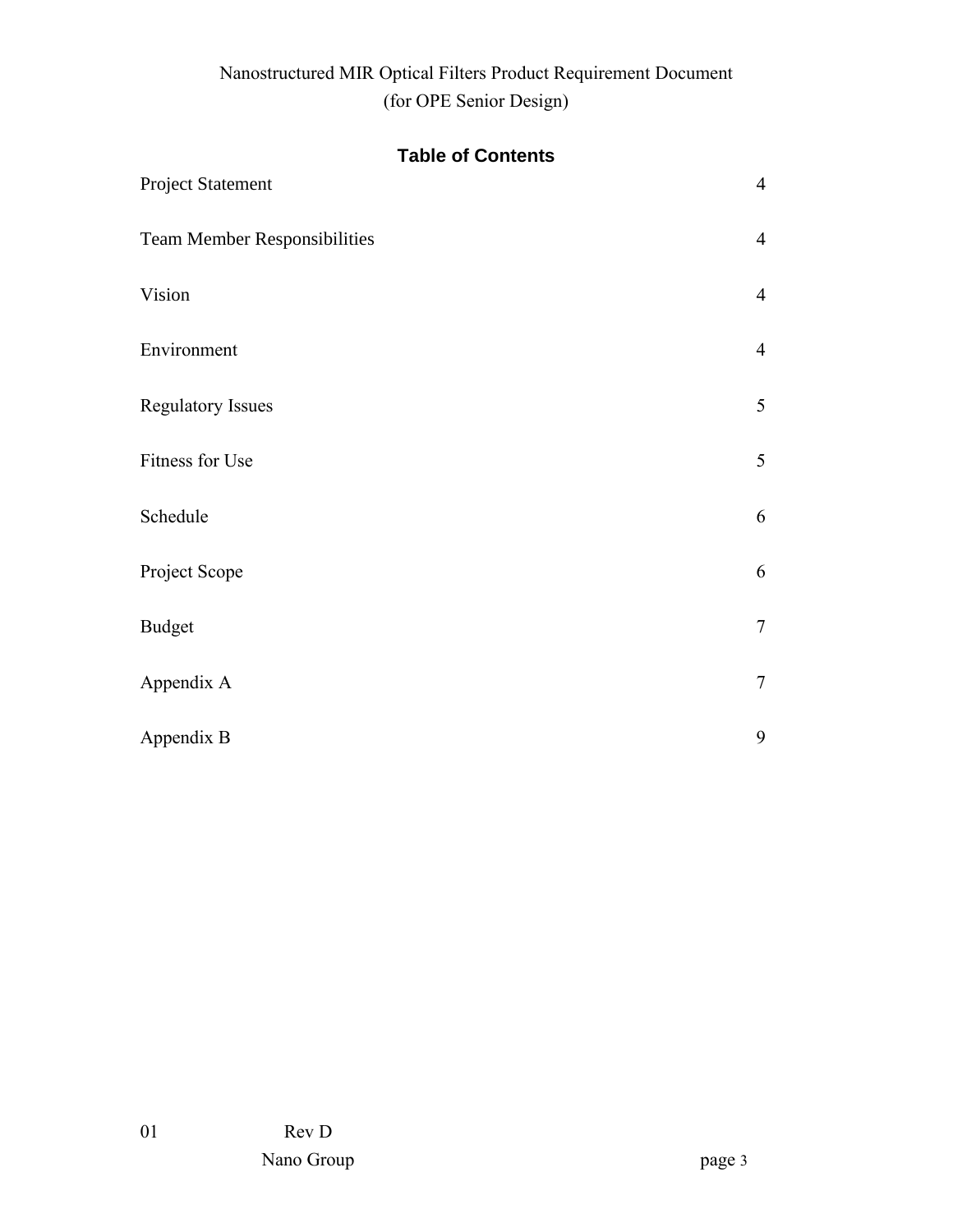Nanostructured MIR Optical Filters Product Requirement Document

### (for OPE Senior Design)

The Nanostructured MIR Optical Filters project is an internally driven project. As such, its design inputs were derived from our interactions with our industry partner, Materion, as well as interactions with our faculty advisors, Professors Nick Vamivakas and Brian McIntyre.

### **Team Member Responsibilities:**

- All use the program FDTD Solutions to design and characterize MIR filters as specified by the customer
- Peter coordinate the project, keep everyone on task, keep the team working together so that we may accomplish as much as possible
- Ty contact with the customer, keeping all parties up to date on the team's progress, coordinating budget and resources with customer
- Andy document handling, making sure all documents and permissions are in place for use of UR Nano facilities
- Guntis record keeping, documentation of designs, documentation of the team's progress

#### **Vision:**

The project team shall produce methods for designing and manufacturing nanostructures with optical properties that selectively transmit or reflect certain bandwidths of electromagnetic radiation, relying on the physics of diffraction and not interference.

#### **Environment:**

No application has been given that would require a specific environment

#### **Temperature**

 $32-100$  °F - meets specifications

### **Relative Humidity**

Non-condensing – meets specifications

In general, the filters should be able to survive in any lab environment without degrading.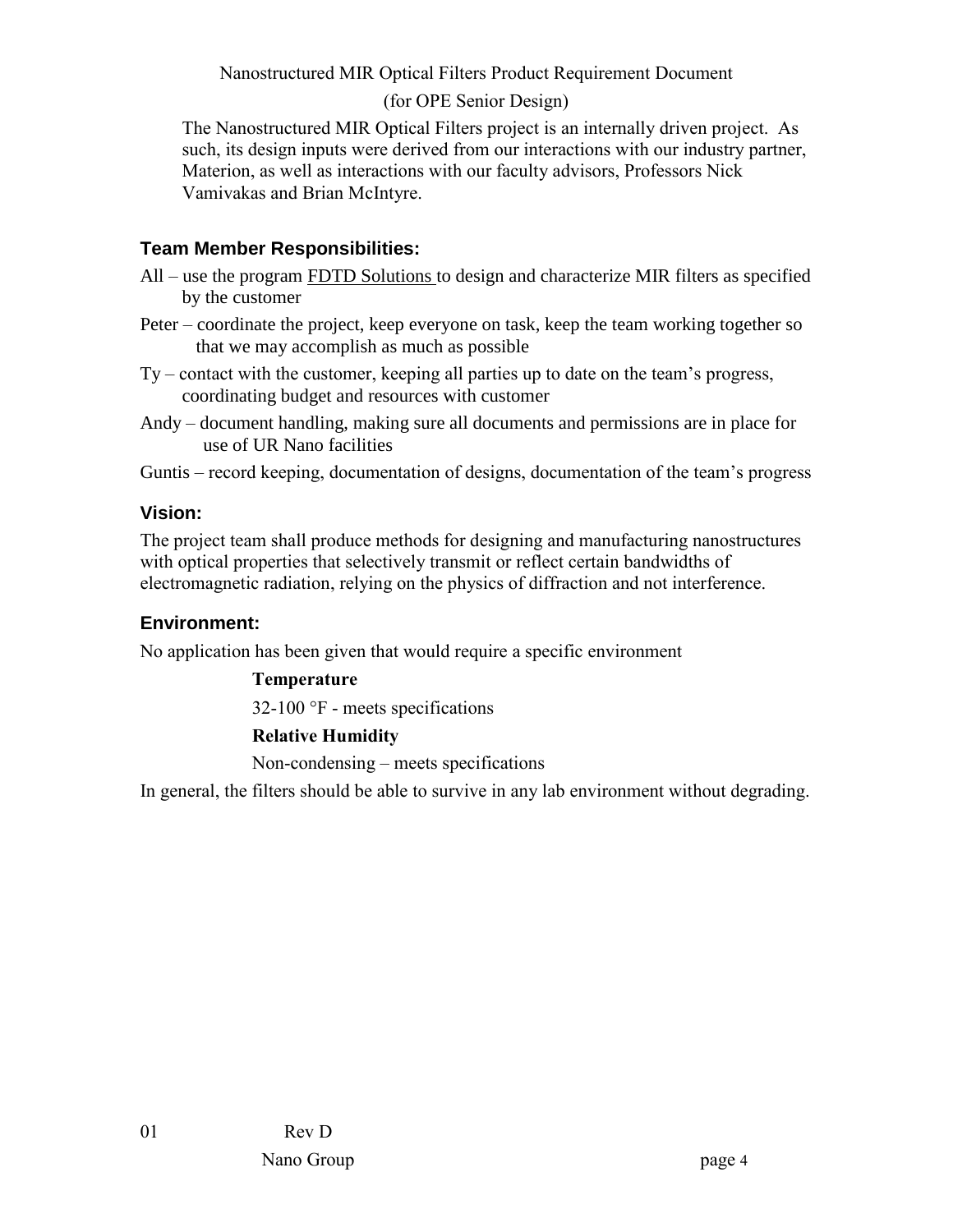### **Regulatory Issues:**

N/A

### **Fitness for use:**

The team must produce:

- High wavelength pass filter
	- o 200mm 0.6 mm thick (SEMI standard) silicon substrates
	- o Any size for proof of principle
	- o Transmits 80-90% from 8-12 um
	- o Transmits <1% from 1-7 um
- Design Study for high wavelength pass filters
	- o What geometric patterns affect how smooth the passband is
	- o What geometric patterns affect the location of the 50% transmission point
	- o What geometric patterns affect the steepness of the switch
	- o What geometric patterns affect the attenuation
	- o What are the cost dependencies and trade offs of these features

It is desirable that the team produces:

- Design study for other types of filters
	- o Low wavelength pass
	- o Band pass
	- o Band stop
	- o Same geometric questions as above
- Manufacturing plan
	- o How can these be mass produced
	- o Cost and speed of production considerations
	- o 3 to 10 mm rectangle filters
	- o Trade offs between performance and manufacturing cost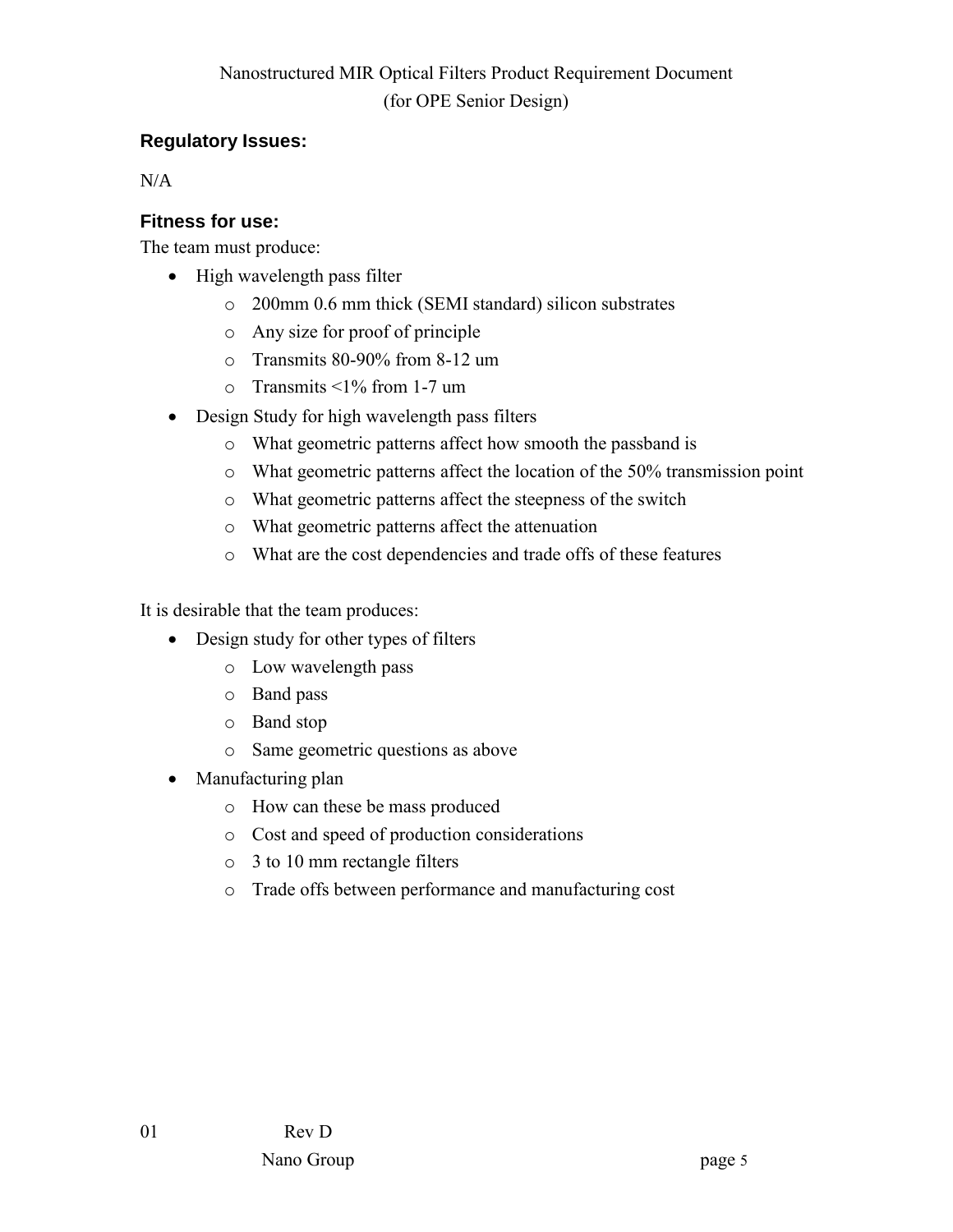#### **Schedule:**

#### **fall semester:**

December-

Get comfortable with design software.

Meet with Vamivakas and McIntyre to figure out manufacturing capabilities.

#### **spring semester:**

January-

Focus on getting the one specific spectrum asked for.

Get access to all materials and modes of manufacturing we will need.

#### February-

Start expanding from one design to try and find the variables that affect performance Schedule time on the necessary fab/metrology equipment

#### March-

Continue figuring out design parameters that are relevant

Start producing proof of concept filters

Figure out manufacturing tolerances on relevant design parameters

Tweak designs based on measured vs. expected results and fabrication limitations

### April-

Continue design study, expand to other types of filters if possible Produce final filters Take all necessary pictures and measurements Put together final presentation Present to school and Materion

### **Project Scope:**

We are responsible for a design study of long-wavelength pass MIR optical filters. This includes both a design that meets the specifications above, and an explanation as to what different design factors there are and how they affect filter performance.

We are not responsible for any sort of manufacturing plan, or any devices on a larger scale than necessary for proof of concept.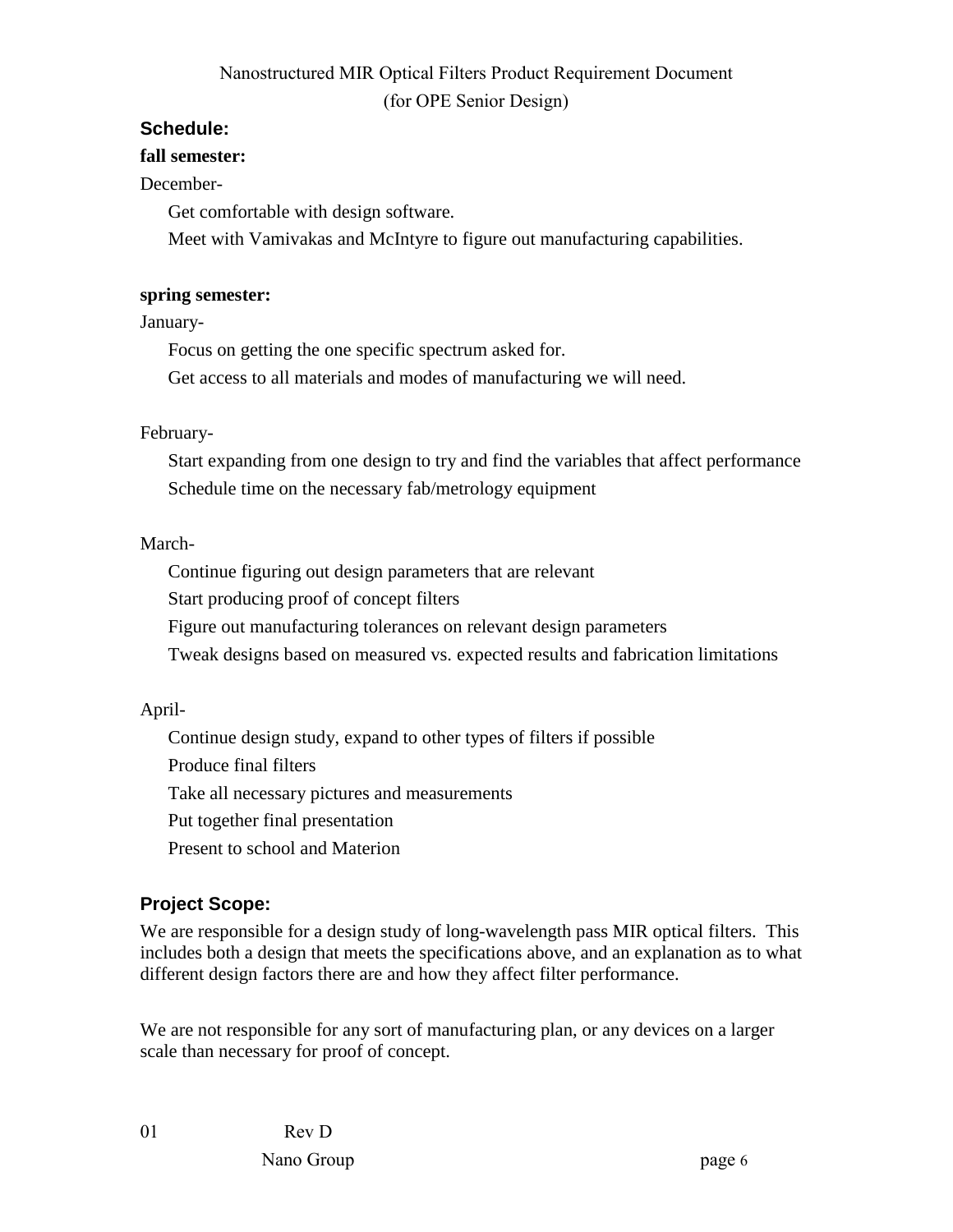#### **Budget:**

This project has an estimated production cost of \$5000. This is expected to be provided by Materion, but that depends on us producing a working design that is reasonable to manufacture. Until then, we are purely design run, which is free.

### **Appendix A:**

Patent No.: US 8,879,152 B2

Date of Patent: Nov. 4, 2014

#### OPTICAL BANDPASS FILTER SYSTEM, IN PARTICULAR FOR MULTICHANNEL SPECTRAL-SELECTIVE MEASUREMENTS

#### ABSTRACT

The present invention relates to an optical bandpass filter system that has at least one combination of a bandpass filter that provides a first nanostructured metallic layer (4) and a bandstop filter comprising a second nanostructured metallic layer (7), which are arranged one behind the other, and the layer thicknesses of which are different. The bandstop filter is tuned to the bandpass filter in such a way that it blocks a contiguous wavelength range that partially overlaps a pass band width of the bandpass filter. With the suggested optical filter system it is possible to create various filter characteristics side by side in a small space with a small pass-band width.



- Fig 01
- 1 p-doped semiconductor substrate
- 2 n-doped well
- 3 dielectric intermediate layer
- 4 first metallic layer for bandpass filter
- 5 nanoapertures
- 6 dielectric intermediate layer
- 7 second metallic layer for bandstop filter
- 8 cylindrical or cuboid nanostructures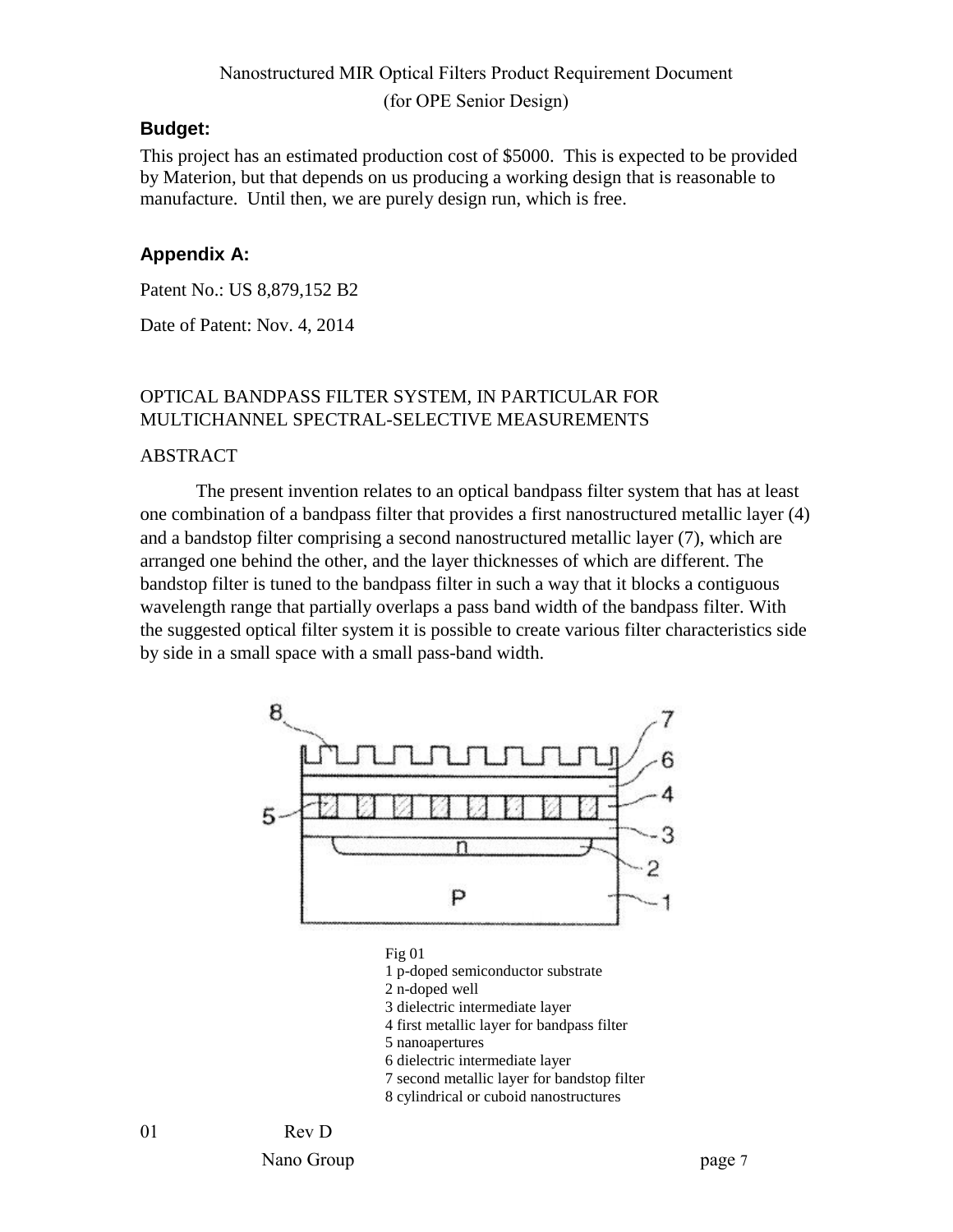Nanostructured MIR Optical Filters Product Requirement Document (for OPE Senior Design)



In relation to our product:

This patent can be considered the inspiration for the product we are designing. As opposed to other examples of nanostructures and nanoapertures being used for wavefront modification, this patent deals specifically with transmission and reflectance. This patent proves that the concepts are able to be produced in a laboratory, which gives our team hope that this is something we can design and manufacture (although for now just a proof of concept). Designing a product with a similar structure is something we are hoping to accomplish in practice and describe in this document.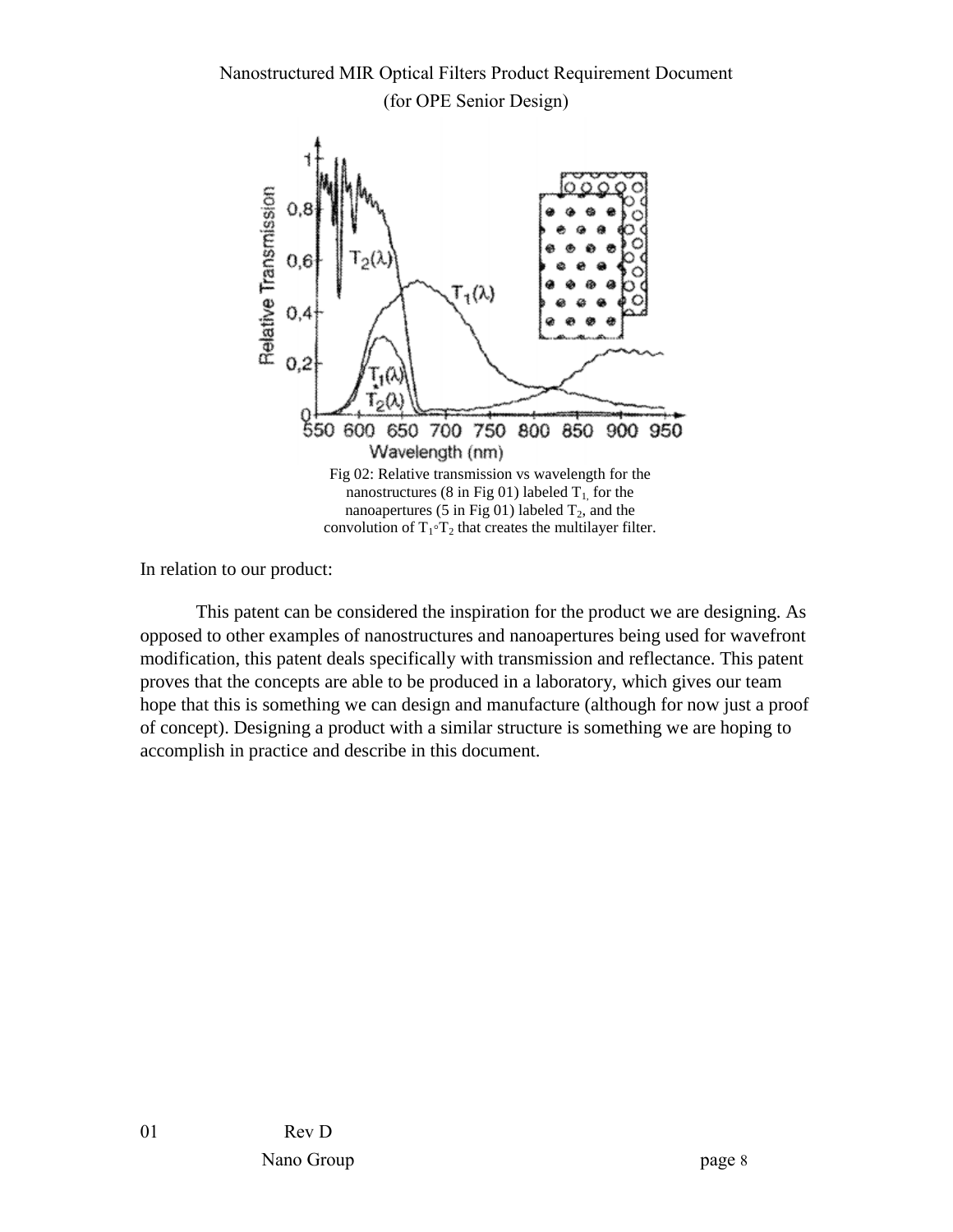### **Appendix B:**

The following images are taken from simulations run on our personal computers using Lumerical's FDTD Solutions software. No useful design information was obtained from these simulations.



**Figure 03:** Test rendering of a nano-scale wire using Lumerical FDTD Solutions Software. This followed a simple tutorial put out by Lumerical.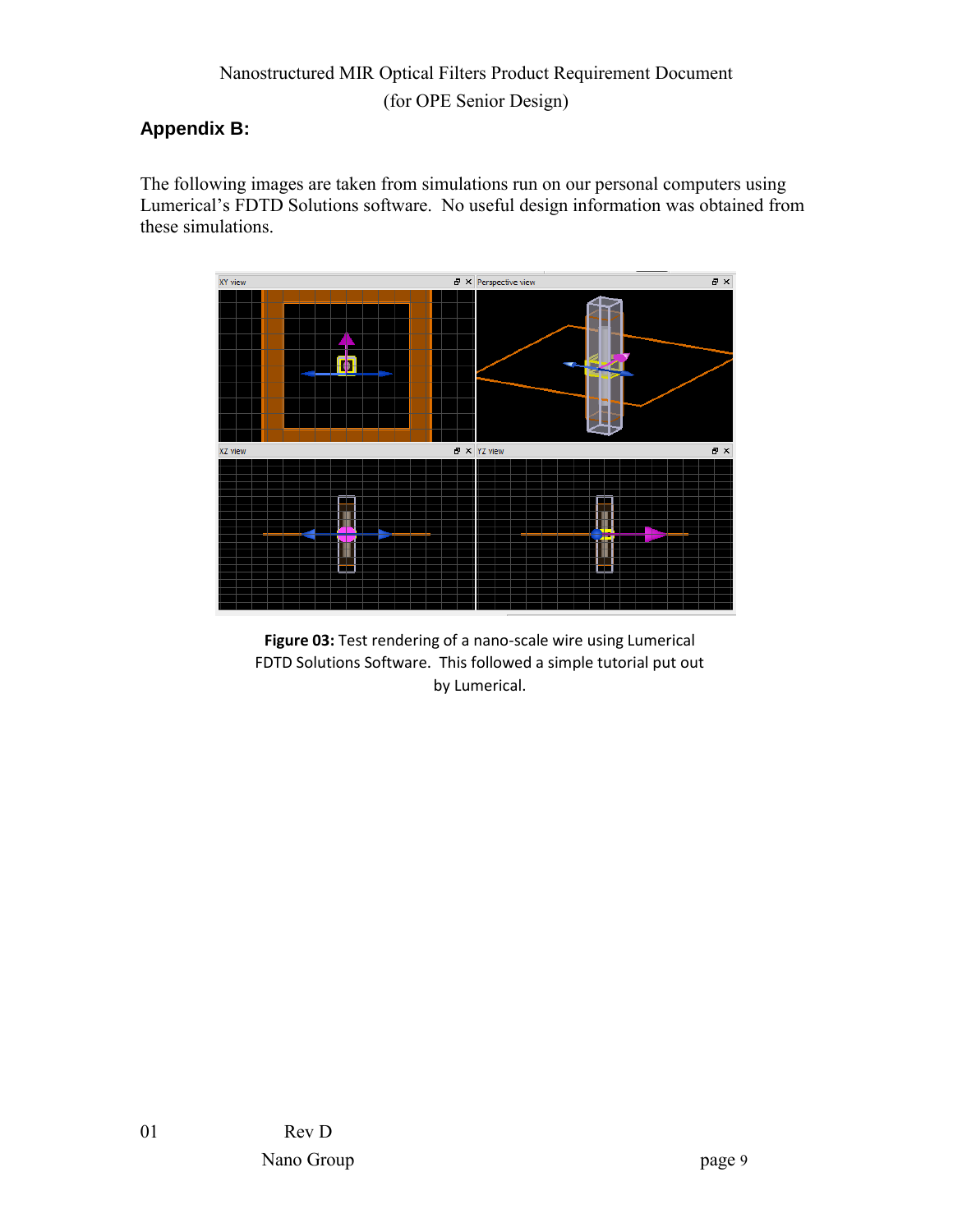Perspective view

Nanostructured MIR Optical Filters Product Requirement Document (for OPE Senior Design)

**Figure 03:** (top) Rendering of a single, 50nm tall, gold pillar placed on top of a silicon substrate. (bottom) Screenshot from the simulation video of electromagnetic interactions with the nanoscale construct.

 $0:05/3:30$ 

Đ